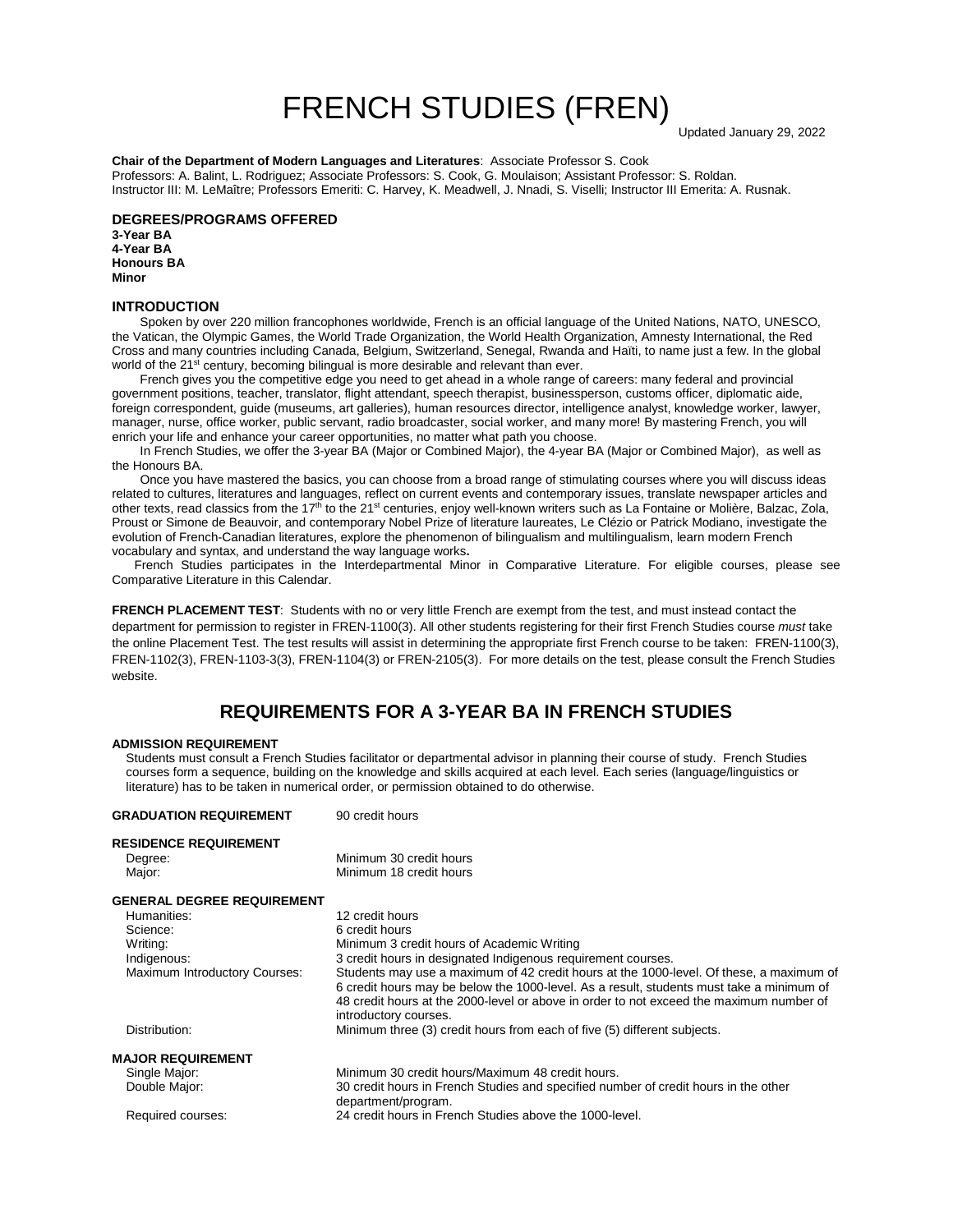|                            | <b>FREN-2110(3)</b> Composition and Grammar and 3 credit hours in another 2000-level    |
|----------------------------|-----------------------------------------------------------------------------------------|
|                            | language/linguistic course.                                                             |
|                            | Minimum 6 credit hours in literature.                                                   |
|                            | Minimum 12 credit hours in French Studies at the 3000-level.                            |
|                            | Students may opt for a French Studies Major in literature or language/linguistics.      |
|                            | Minimum 2.5 GPA (C+) in all French Studies courses is advised for continuation in the   |
|                            | Major program.                                                                          |
| Restrictions:              | <b>FREN-1100(3) and FREN-1102(3) cannot</b> be used towards the major or the teachable  |
|                            | major in the Education program.                                                         |
| Combined Major:            | Minimum 48 credit hours from 2 different majors with not less than 18 credit hours from |
|                            | each major subject.                                                                     |
| <b>Prescribed Courses:</b> | 6 credit hours at the 2000-level.                                                       |
|                            | 3 credit hours at the 3000-level.                                                       |
| Restrictions:              | <b>FREN-1100(3) and FREN-1102(3) cannot</b> be used towards the combined major.         |
|                            |                                                                                         |

**Students are advised that a 3-year BA is not normally sufficient for admission to graduate studies.**

# **REQUIREMENTS FOR A 4-YEAR BA IN FRENCH STUDIES**

## **ADMISSION REQUIREMENT**

Students **must** consult a French Studies facilitator or a departmental advisor in planning their course of study. Students must have completed at least 30 credit hours in French Studies. No more than one first-year French Studies courses may be used for credit in streams 1, 2, and 3.

|                                              | <b>GRADUATION REQUIREMENT</b>                                                                                                                                                                                                                                                                                                                                          | 120 credit hours                                                                                                                                                                                                                                                                                                                                                                     |
|----------------------------------------------|------------------------------------------------------------------------------------------------------------------------------------------------------------------------------------------------------------------------------------------------------------------------------------------------------------------------------------------------------------------------|--------------------------------------------------------------------------------------------------------------------------------------------------------------------------------------------------------------------------------------------------------------------------------------------------------------------------------------------------------------------------------------|
| Degree:<br>Major:                            | <b>RESIDENCE REQUIREMENT</b>                                                                                                                                                                                                                                                                                                                                           | Minimum 60 credit hours<br>Minimum 30 credit hours                                                                                                                                                                                                                                                                                                                                   |
|                                              |                                                                                                                                                                                                                                                                                                                                                                        |                                                                                                                                                                                                                                                                                                                                                                                      |
|                                              | <b>GENERAL DEGREE REQUIREMENT</b>                                                                                                                                                                                                                                                                                                                                      |                                                                                                                                                                                                                                                                                                                                                                                      |
| Humanities:                                  |                                                                                                                                                                                                                                                                                                                                                                        | 12 credit hours                                                                                                                                                                                                                                                                                                                                                                      |
| Science:                                     | Social Science:                                                                                                                                                                                                                                                                                                                                                        | 6 credit hours<br>12 credit hours                                                                                                                                                                                                                                                                                                                                                    |
| Writing:                                     |                                                                                                                                                                                                                                                                                                                                                                        | Minimum 3 credit hours of Academic Writing.                                                                                                                                                                                                                                                                                                                                          |
|                                              |                                                                                                                                                                                                                                                                                                                                                                        | 3 credit hours in designated Indigenous requirement courses.                                                                                                                                                                                                                                                                                                                         |
| Indigenous:<br>Maximum Introductory Courses: |                                                                                                                                                                                                                                                                                                                                                                        | Students may use a maximum of 42 credit hours at the 1000-level. Of these, a maximum of<br>6 credit hours may be below the 1000-level. As a result, students must take a minimum of<br>78 credit hours at the 2000-level or above in order to not exceed the maximum number of<br>introductory courses.                                                                              |
| Distribution:                                |                                                                                                                                                                                                                                                                                                                                                                        | Minimum three (3) credit hours from each of five (5) different subjects.                                                                                                                                                                                                                                                                                                             |
|                                              | <b>MAJOR REQUIREMENT</b>                                                                                                                                                                                                                                                                                                                                               |                                                                                                                                                                                                                                                                                                                                                                                      |
|                                              | Single Major:                                                                                                                                                                                                                                                                                                                                                          | Minimum 48 credit hours/Maximum 66 credit hours.                                                                                                                                                                                                                                                                                                                                     |
|                                              | Double Major:                                                                                                                                                                                                                                                                                                                                                          | Minimum 48 credit hours in each Major subject as specified by the department/program.                                                                                                                                                                                                                                                                                                |
|                                              | Required courses:                                                                                                                                                                                                                                                                                                                                                      | Students may choose a stream in language/linguistics, literature, or a combination of both:                                                                                                                                                                                                                                                                                          |
| 1.<br>2.                                     | 4000-level language/linguistics.                                                                                                                                                                                                                                                                                                                                       | Language/Linguistics Stream: 36 credit hours including: 9 credit hours in language/linguistics at the 2000-level, FREN-<br>2110(3), 3 credit hours in 2000-level literature, 12 credit hours in 3000-level language/linguistics, and 6 credit hours in<br>Literature Stream: 48 credit hours including: 9 credit hours at the 2000-level in literature, FREN-2110(3), 3 credit hours |
|                                              | and 6 credit hours in 4000-level literature.                                                                                                                                                                                                                                                                                                                           | in 2000-level language/linguistics, 9 credit hours in 3000-level literature, 3 credit hours in 3000-level language/linguistics,                                                                                                                                                                                                                                                      |
| 3 <sub>1</sub>                               | Literature and Language/Linguistics Combination Stream: 48 credit hours including, 3 credit hours in 2000-level<br>language/linguistics, FREN-2110(3), 6 credit hours in 2000-level literature, 6 credit hours in 3000-level<br>language/linguistics, 6 credit hours in 3000-level literature, and 6 credit hours in 4000-level language/linguistics or<br>literature. |                                                                                                                                                                                                                                                                                                                                                                                      |
| Restrictions:                                |                                                                                                                                                                                                                                                                                                                                                                        | FREN-1100(3) and FREN-1102(3) cannot be used towards the major or the teachable<br>major in the Education program.                                                                                                                                                                                                                                                                   |
|                                              | Combined Major:                                                                                                                                                                                                                                                                                                                                                        | Minimum 60 credit hours from 2 different majors with not less than 24 credit hours from<br>each major subject.                                                                                                                                                                                                                                                                       |
| <b>Prescribed Courses:</b>                   |                                                                                                                                                                                                                                                                                                                                                                        | FREN-2110(3) Composition and Grammar and 3 credit hours in another 2000-level course.                                                                                                                                                                                                                                                                                                |

Restrictions: **FREN-1100(3) and FREN-1102(3)** *cannot* be used towards the combined major.

6 credit hours in French Studies at the 3000-level.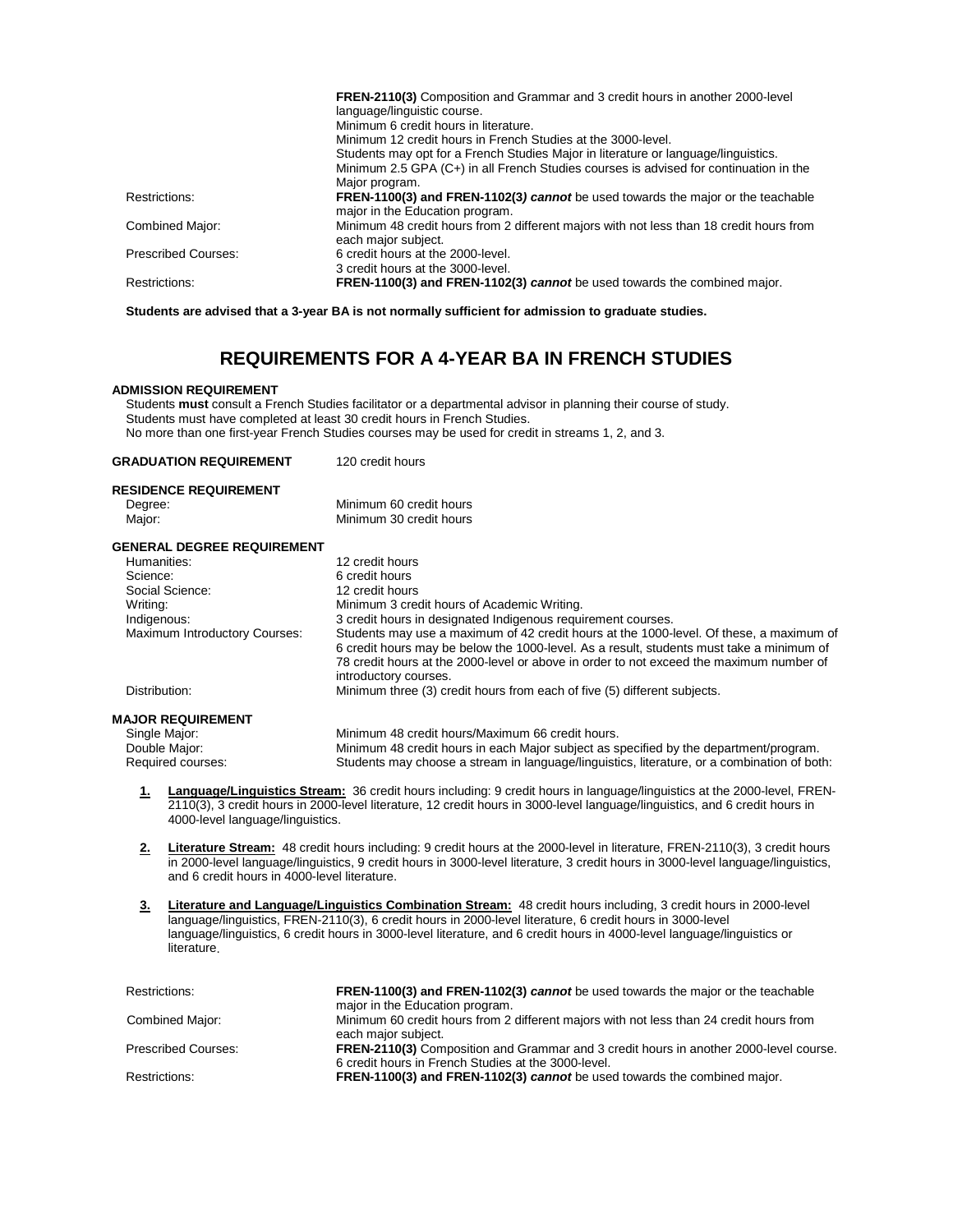# **REQUIREMENTS FOR AN HONOURS BA IN FRENCH STUDIES**

#### **ADMISSION REQUIREMENT**

Students must consult the Departmental Honours facilitator or Chair in planning their course of study. Entry into the program after completing a minimum of 30 credit hours, including FREN-1104(3) or FREN-2105(3). Entry, continuing and graduation minimum GPA is 3.0 (B) in Honours Subject courses and 2.5 (C+) in Non-Honours Subject courses. Minimum 3.0 GPA (B) will be based on all attempts (including course repeats and failures) in Honours Subject courses. Minimum 2.5 GPA (C+) in all Non-Honours Subject courses will be calculated as for the general degree (i.e., Fs are not included, and in the case of repeated courses, only the highest grade will be used). **GRADUATION REQUIREMENT** 120 credit hours, with minimum 3.0 GPA in Honours subject courses and 2.5 GPA in Non-Honours subject courses**. RESIDENCE REQUIREMENT**<br>Degree: Degree: Minimum 60 credit hours Minimum 30 credit hours, including minimum 18 credit hours at upper level (3000/4000) of which a minimum of 9 credit hours must be at the 4000-level. **GENERAL DEGREE REQUIREMENT** Humanities: 12 credit hours<br>Science: 12 credit hours Science: 6 credit hours<br>
Writing: 1990 Minimum 3 credit hours<br>
Minimum 3 cre Writing: version of Minimum 3 credit hours of Academic Writing.<br>
1. 3 credit hours in designated Indigenous requi Indigenous: 3 credit hours in designated Indigenous requirement courses.<br>Maximum Introductory Courses: Students may use a maximum of 42 credit hours at the 1000-Students may use a maximum of 42 credit hours at the 1000-level. Of these, a maximum of 6 credit hours may be below the 1000-level. As a result, students must take a minimum of 78 credit hours at the 2000-level or above in order to not exceed the maximum number of introductory courses. Distribution: Minimum three (3) credit hours from each of five (5) different subjects. **HONOURS REQUIREMENT** Minimum 54 credit hours/Maximum 78 credit hours. Minimum 9 credit hours in literature and 3 credit hours in language/linguistics (3000 or higher). Minimum 30 credit hours at upper level (3000 and 4000) Honours Subject courses of which a minimum of 15 credit hours must be at the 4000-level. Double Honours: Minimum 36 credit hours in each Honours subject. Minimum 6 credit hours in literature and 3 credit hours in language/linguistics (3000 or higher). Minimum 24 credit hours at the upper level (3000 and 4000) in the French Studies component of the double Honours of which a minimum of 15 credit hours must be at the 4000-level. For the requirements of the other Honours subject consult the department involved.

Students must consult the Departmental Honours facilitator or Chair to determine whether they fulfil the general Honours requirements.

Students must complete the Honours application form and append to it their most recent student history.

Students will establish their program in consultation with the Departmental Honours facilitator or Chair.

Qualified students are required to take the Department's 4000-level seminars, offered annually and in rotation.

Restrictions: **FREN-1100(3) and FREN-1102(3)** *cannot* be used towards the major or the teachable major in the Education program.

## **REQUIREMENTS FOR A MINOR IN FRENCH STUDIES**

| Degree:                | Students completing any degree program are eligible to complete the Minor.                   |
|------------------------|----------------------------------------------------------------------------------------------|
| Minor:                 | 18 credit hours in the Minor subject, with a minimum of 12 credit hours above the 1000-level |
| Residence Requirement: | Minimum 12 credit hours in the Minor subject                                                 |
| Required courses:      | FREN-2105(3) Intermediate French 2 and 3 credit hours in another 2000-level course.          |
|                        | Minimum 3 credit hours at 3000 level                                                         |
|                        | NOTE: These requirements apply to the teachable minor in the Education program.              |
| Restrictions:          | Students cannot declare the same subject as a Major and a Minor.                             |
|                        | FREN-1100(3) and FREN-1102(3) cannot be used towards the minor or the teachable minor in the |
|                        | Education program.                                                                           |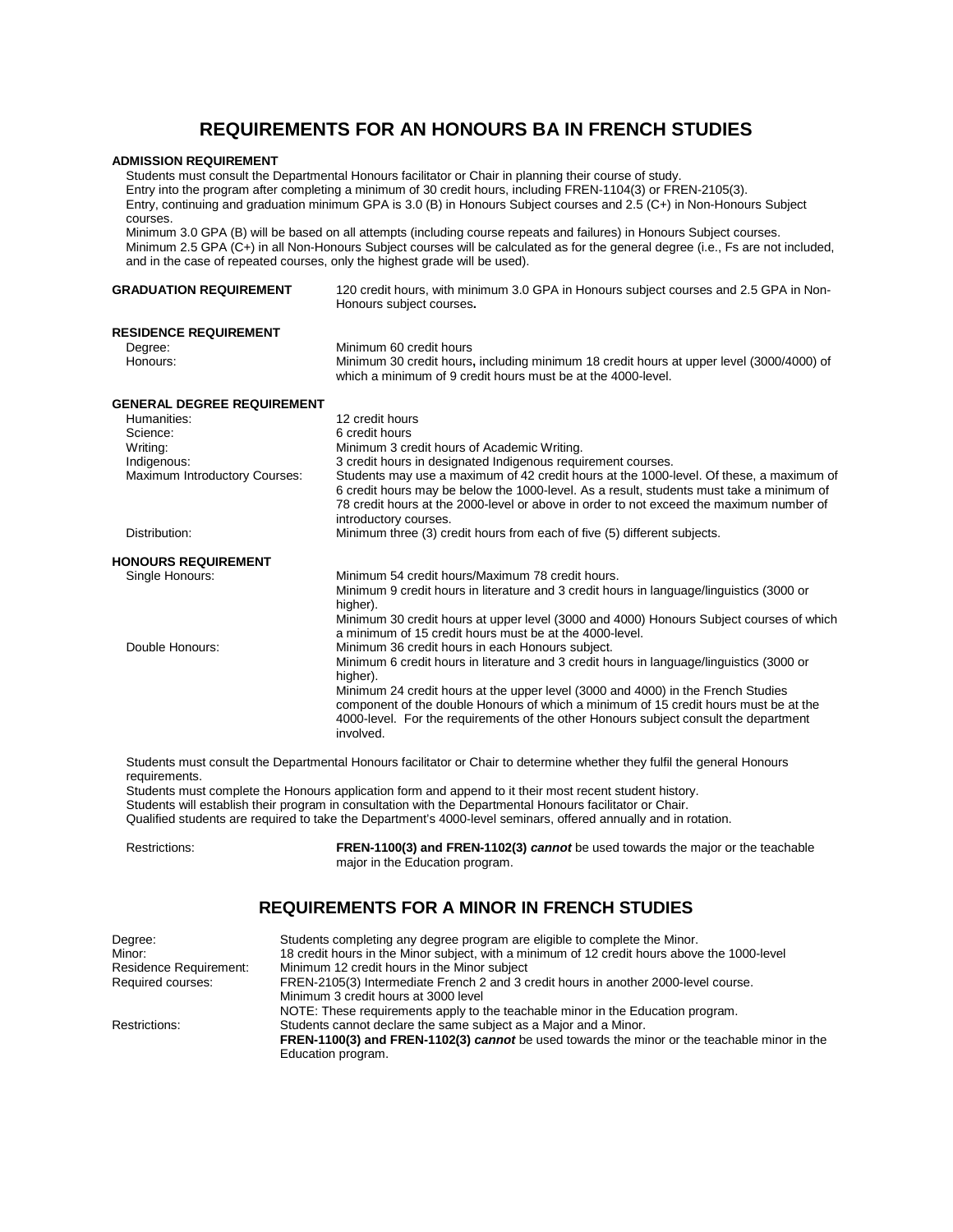## **GENERAL INFORMATION**

#### **Oral Proficiency Requirement**

 A satisfactory level of oral proficiency is required for completion of the French Studies Major. The Department provides facilities to give students practice in oral French. The degree of proficiency they attain in speaking depends largely on their own efforts. Students are able to improve their oral competence through Continuing Education or programs like Explore, sponsored by the Federal government.

French Studies courses may include an oral component, either language laboratory or conversation with native French speakers or both.

Students may be required to take an oral test at the end of the Fall and Winter terms.

**4000-Level Courses:** Minimum 3.0 GPA (B) in major courses. Students lacking the requisite 3.0 GPA should consult the department concerned regarding eligibility to take 4000-level courses.

Permission of the French Studies facilitator, the course instructor, or the Department Chair is required for each 4000-level course.

#### **Reference Books**

Students are strongly advised to have the following reference books: a reputable French or bilingual dictionary such as *Le Petit*  Robert (a recent edition) or the *Collins Robert French-English English-French Dictionary* and a French reference grammar such as *Grammaire pratique* (Hachette), A. Hamon.

# **COURSE LISTINGS**

- **Note: FRENCH PLACEMENT TEST**: Students with no or very little French are exempt from the test, and must instead contact the department for permission to register in FREN-1100(3). All other students registering for their first French Studies course *must* take the online Placement Test.
- **Note:** The following course does not meet the Humanities requirement: FREN-3204(3).<br>**Note:** FREN-1100(3) Elementary French 1, FREN-1102(3) Elementary French 2, and F
- **Note:** FREN-1100(3) Elementary French 1, FREN-1102(3) Elementary French 2, and FREN-1103(3) Elementary French 3 are given in French as much as possible. **All** other courses are given entirely in French.

#### **FIRST YEAR COURSES**

FREN-1100(3) Elementary French 1 **Note:** This course may not be used towards fulfilling the French Studies major or minor requirement. FREN-1102(3) Elementary French 2 **Note:** This course may not be used towards fulfilling the French Studies major or minor requirement. FREN-1103(3) Elementary French 3 **Note:** FREN-1100(3), FREN-1102(3), and FREN-1103(3) are given as much as possible in French, in order that students may learn to understand spoken French. However, some discussions and explanations may be in English. FREN-1104(3) Intermediate French 1

#### **LANGUAGE AND LINGUISTICS COURSES**

**Note:** Not all of these courses will be offered in any given term. Please consult the timetable. All students registering for their first French Studies course **must** consult a departmental facilitator.

| FREN-2105(3)  | Intermediate French 2                    |
|---------------|------------------------------------------|
| FREN-2110(3)  | <b>Composition and Grammar</b>           |
| FREN-2114(3)  | <b>English-French Translation</b>        |
| FREN-2115(3)  | French-English Translation               |
| FREN-2116(3)  | <b>French for Business</b>               |
| FREN-2202(3)  | Phonetics                                |
| FREN-2205(3)  | Culture & Society in Contemporary France |
| FREN-2207(3)  | Society and Cultures in Québec and in    |
|               | Francophone Manitoba After 1960          |
| FREN-3111(6)  | Comparative Stylistics and Translation   |
| FREN-3202(3)/ | Géolinguistique française (French        |
| 4202(3)       | Geolinguistics)                          |
| FREN-3204(3)/ | French Morphology and Syntax             |
| 4206(3)       |                                          |
| FREN-3205(3)/ | Studies in Bilingualism                  |
| 4205(3)       |                                          |
| FREN-3301(3)  | History of the French Language           |
|               |                                          |

#### **LITERATURE COURSES**

**Note:** Not all of the following courses will be offered in any given session. Please consult the timetable. All students

| a departmental facilitator. |                                                           |
|-----------------------------|-----------------------------------------------------------|
| FREN-2180(3)                | Introduction to French Literature                         |
| FREN-2182(3)                | Francophone Canadian Literature Before                    |
|                             | the 1960s                                                 |
| FREN-2183(3)                | Francophone Canadian Literature after<br>1960             |
| FREN-2383(3)                | The Art of Close Reading                                  |
| FREN-2384(3)                | Literary Avant-Garde in French (1900-<br>1950)            |
| FREN-2385(3)                | Twentieth-Century French Writers and<br><b>Thinkers</b>   |
| FREN-2481(3)                | Nineteenth-Century French Prose                           |
| FREN-2482(3)                | Nineteenth-Century French Poetry and<br>Drama             |
| FREN-2609(3)                | Decolonizing Voices: Francophone<br>Indigenous Literature |
| FREN-3283(3)/<br>4283(3)    | Life-Narratives in French Literature                      |
| FREN-3481(3)/               | Nineteenth-Century Literature and                         |
| 4483(3)                     | Philosophy (experimental course)                          |
| FREN-3580(3)/               | Littérature du 18e siècle I: Le Siècle des                |
| 4580(3)                     | Lumières                                                  |
| FREN-3581(3)/               | Littérature du 18e siècle II: Lumières et                 |
| 4581(3)                     | Révolution                                                |
| FREN-3680(3)/               | Littérature du 17e siècle I: Le Baroque                   |
| 4680(3)                     |                                                           |
| FREN-3681(3)/               | Littérature du 17e siècle II: Le Classicisme              |
| 4681(3)                     |                                                           |
| FREN-3953(3)/               | The Contemporary Francophone Novel                        |
| 4953(3)                     | of Canada                                                 |
| FREN-3954(3)/               | Littérature du « je » au Canada                           |
| 4954(3)                     |                                                           |
|                             |                                                           |

registering for their first French Studies course **must** consult

## **HONOURS COURSES**

**Note:** 4000-level courses, which are listed below, are open to students who have a B average in French Studies. To register, a student must complete the Honours Application Form, to be signed by the Department Honours advisor or Chair.

FREN-4021(3) Tutorial